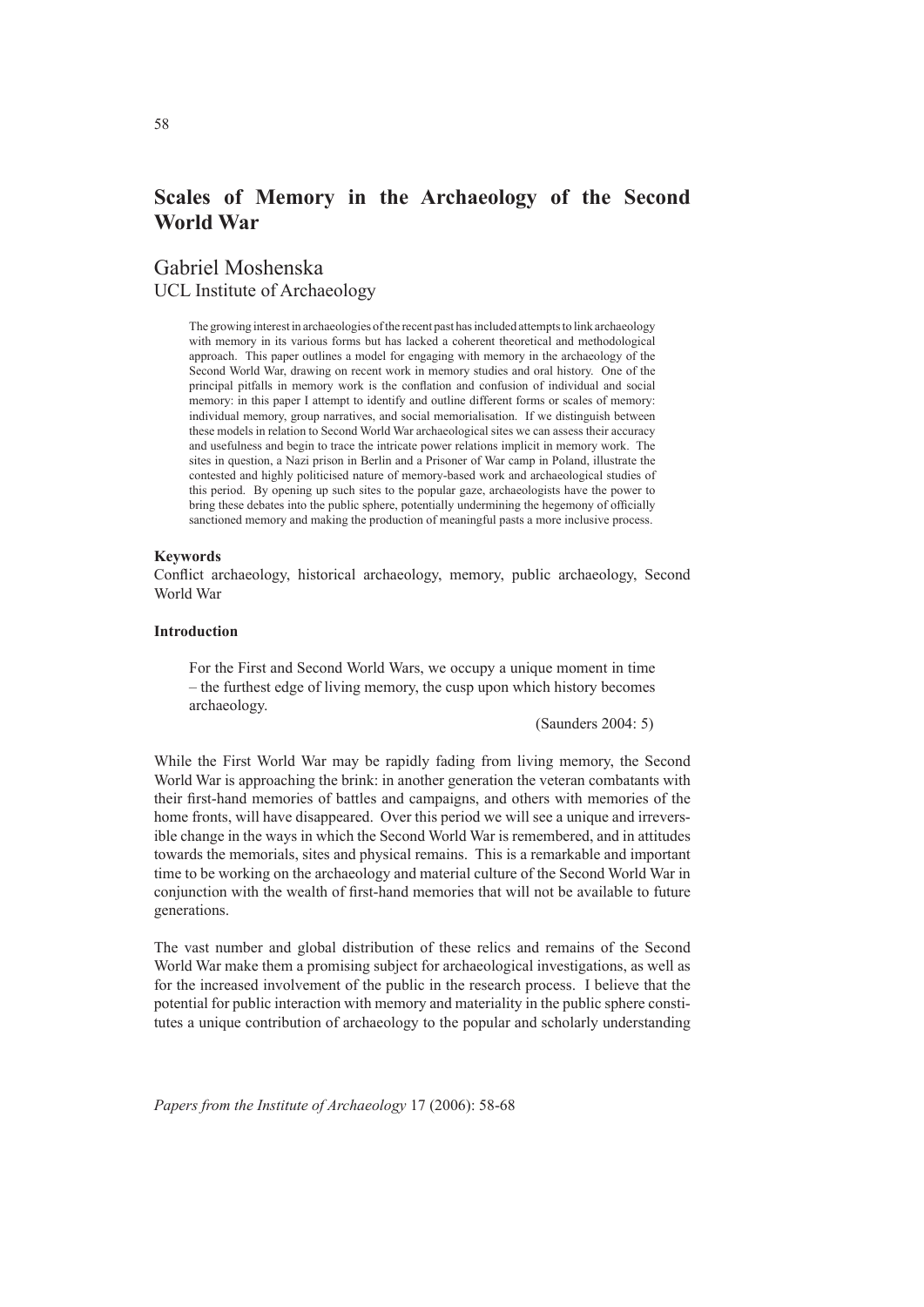of the Second World War and other 20<sup>th</sup> century conflicts. The foundation of this has to be a more sophisticated understanding of memory in all its forms, and with all its problems and potentials.

## **Complicating Memory**

Memory has been a theme in a number of archaeological approaches to the recent past (Hall 2001; Saunders 2002; Shackel 2003; Stone 2004; Tarlow 1997). This is an important development, highlighting a potentially fruitful field for interdisciplinary research. However, I believe that in many cases memory has been under-theorised and over-simplified, relying on a relatively small number of sources (cf. Connerton 1989). Three recent major works on historical archaeology have considered the uses of oral history but failed to critically engage with oral history theory or concepts of individual and collective memory (Funari et al. 1999; Hall and Silliman 2006; Orser 2002).

Memory as an object of research in the social sciences and humanities has its origins in the work of Freud, Benjamin, Halbwachs and others, as well as in studies of the Renaissance and of writers such as Proust (Leslie 1999; Lucas 1997; Yates 1966). An up-to-date theoretical consideration of memory as it relates to recent historical archaeology can best be derived from the fields of cultural studies, oral history and the History Workshop movement, where a great deal of work on memory has taken place (Hodgkin and Radstone 2005; Perks and Thomson 1998; Samuel 1994, 1998). Memory in these contexts is an integral element in debating gender, identity, history and anthropology, focusing on issues such as witnessing, narrative, mediation, trauma, time and place (Hodgkin and Radstone 2003; Plummer 2001; Popular Memory Group 1998; Radstone and Hodgkin 2003).

Archaeologists seeking to engage with the recent historical past need to pay close attention to these developments, particularly the elements that relate to material culture, sites and memorials. A good example of this is Martin Hall's work on the archaeology of Cape Town's District Six, which uses ideas of memory and heritage developed in the work of Raphael Samuel, focusing on the reworking of social memory by each generation in turn as part of social and political strategies (Hall 2000: 153; 2001).

One of the most interesting and sophisticated attempts to theorise memory emerged from the Popular Memory Group at the University of Birmingham. The group approached memory as both an object of study and a dimension of active political practice, looking beyond history to consider the diverse ways in which a sense of the past is created, maintained and manipulated in society. According to this model, dominant memories are created and disseminated through the media of nationalist or sectarian narratives in education, film, literature and museums (Green 2004). These can be challenged by examining the alternative forms of memory highlighted by the group: those embodied at an individual level in diaries, photographs and artefacts with strong associations with the past. This highlights the complex relationship between individual and collective memory (Popular Memory Group 1998: 77).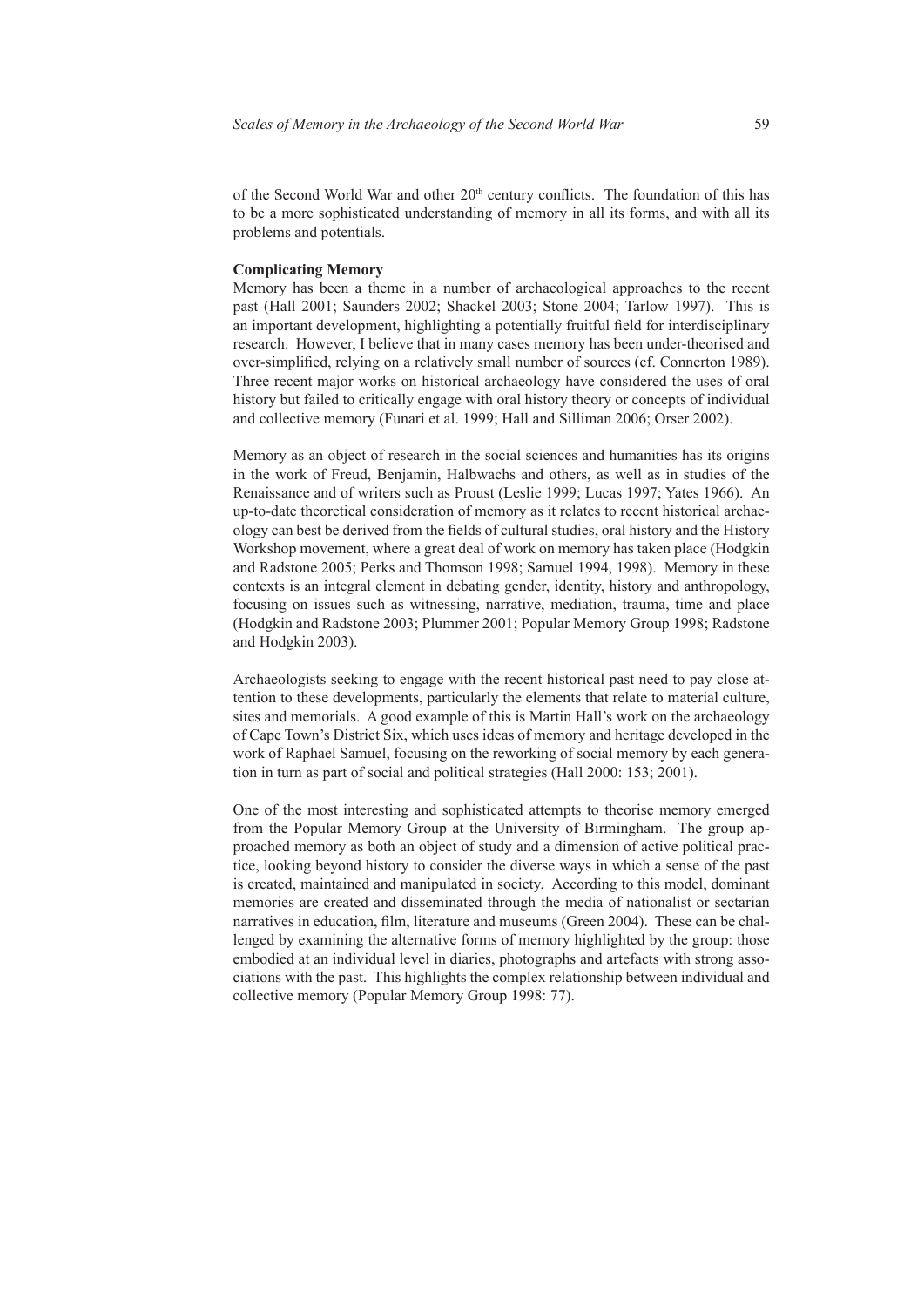Within this model it was argued that the national shared memories of the Second World War had been appropriated by reactionary forces in the media and in government, for example to bolster support for the Falklands War (Popular Memory Group 1998). The Group highlight this theme in the works of the socialist historian E.P. Thompson, who found his memories of wartime service marginalised in a society whose collective memories of the war were formulated in the "Hollywood blockbusters and spooky paperbacks and television tedia" of the "authoritarian right which is… the proper inheritor and guardian of the present nation's interests" (Popular Memory Group 1998: 77-78).

The key to the work of the Popular Memory Group, and to my general understanding of memory in its social context, is that:

[…]the study of 'popular memory' is concerned with *two* sets of relations. It is concerned with the relation between dominant memory and oppositional forms across the whole public (including academic) field. It is also concerned with the relation between these public discourses in their contemporary state of play and the more privatised sense of the past which is generated within a lived culture.

(Popular Memory Group 1998: 78)

In archaeologies of the Second World War both of these conflicts can, I believe, be played out in a public arena.

# **Memory Themes in Conflict Archaeology**

In studying and experiencing the archaeology of the Second World War I have become increasingly aware of the complexity and force of memory as a factor in the communication and understanding of the past and its impact on the processes of discovery. To unite these intricacies into a coherent approach I suggest a model based on three themes in the memory of the war as it relates to archaeology: individual memory, group commemoration and social memorialisation.

Firstly, for individuals who lived through the war, the archaeological site is part of a *milieu de mémoire* or environment of memory, a place of significance that represents memories reified in places and objects (Nora 1989). In exploring their memories, these people can use artefacts and buildings as mnemonic aids in oral testimonies and discussions. For these people the process of archaeology, in which they may or may not take part directly, is a process of remembering, and the focus on a discrete site is a key factor in this.

Secondly, for local communities and other interest groups, as well as the archaeologists, who may have only second or third hand knowledge of the war, the dig is a *lieu de mémoire*, a site of memory encounter (Nora 1989, 1996). Through their involvement in the creation of the archaeological site and in their engagement with the first hand memories of others, these people are actively commemorating the war producing shared narratives and raising questions that can be developed and addressed through discussion and debate.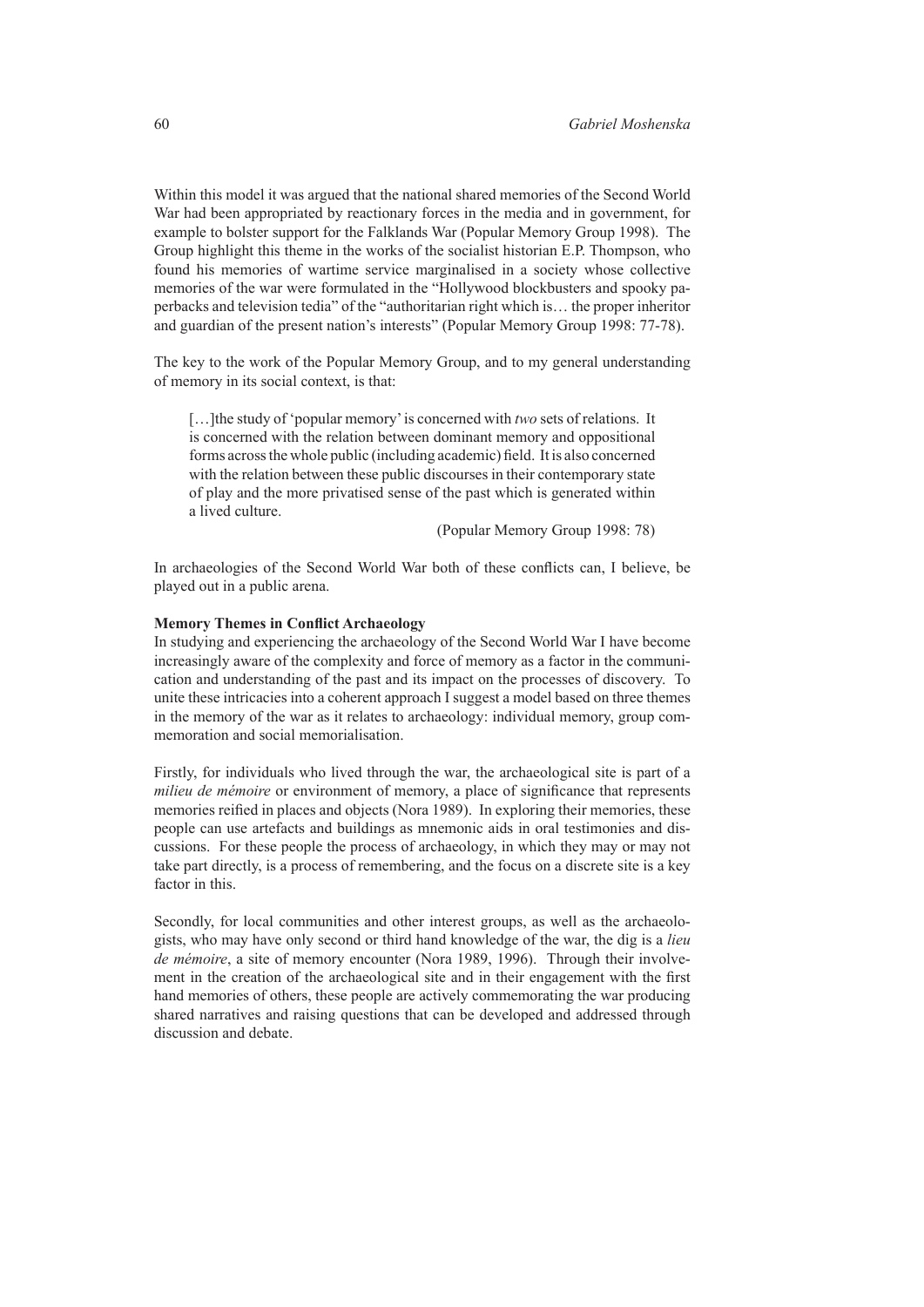The third theme is the social and political process of memorialisation which is centred around the site and which takes place on a national level. Memorialisation is an active process, reflected in the uses of the archaeological site in the creation and recreation of cultural scripts. These scripts are formed by popular accounts of the war in film, literature and popular history, as well as through memorial practices such as Remembrance Day ceremonies that focus on local and national symbols of conflict such as the cenotaph or traditional village green war memorials (Black 2004; Rowlands 1999). The role of the archaeological site in memorialisation on this scale is dictated in part by the media and government bodies that can choose to represent it as symbolic of the conflict in general. In these officially sanctioned processes that seek to tie the archaeological work into cultural scripts or schema, forgetting some aspects of the past is in many cases as important as remembering other parts (Lucas 1997).

The following sections present some case studies with which I can critically assess the uses and importance of these scales of memory and their interrelation.

# **Archaeologies of the Second World War**

The excavation of sites of recent and contemporary conflicts is undoubtedly one of the most complex and controversial issues in archaeology today, particularly in the field of forensic archaeology of crimes and human rights abuses (Cox 2001; Crossland 2002). Historical archaeologies of the Second World War have been undertaken for a great variety of reasons. Some are surveys aimed at characterising and measuring surviving remains, such as the Defence of Britain Project, promoting a conservation agenda (Kelly 1991; Lowry 1995; Schofield 2005). The physical remains of the Second World War and other conflicts are in many areas super-abundant, and protection and preservation are often not considered until it is too late. A small amount of rescue work takes place on development sites, including the recovery of human remains, but this remains rare (Russell and Fleming 1991; Saunders 2002).

Some attempts have been made to improve our historical understanding of an area or an event in the Second World War through archaeological work, including some that have integrated memory data into the research process. The detailed survey of a sunken flying boat near Pearl Harbour, destroyed during the historic Japanese attack on the base in 1941, was carried out in part to trace and interpret the exact sequence of events that day (Rodgers et al. 1998). The crash site was investigated using traditional underwater archaeological techniques, and the aircraft was found to have sunk as the result of strafing and damage from depth charges. In addition, seven oral history interviews were carried out with former aircrew and ground staff from the base, and these were used to help interpret some of the archaeological findings. However, the relatively uncritical use of the oral histories reinforces the need for more theoretically informed memory work in historical archaeology.

The account of Pierre Legendre's excavation of an RAF Avro Lancaster heavy bomber from its wartime crash site in France is notable for the misinformation provided by local people who remembered the event in different ways. The "abundant but contradictory information" (Legendre 2001: 130) included the identification of the British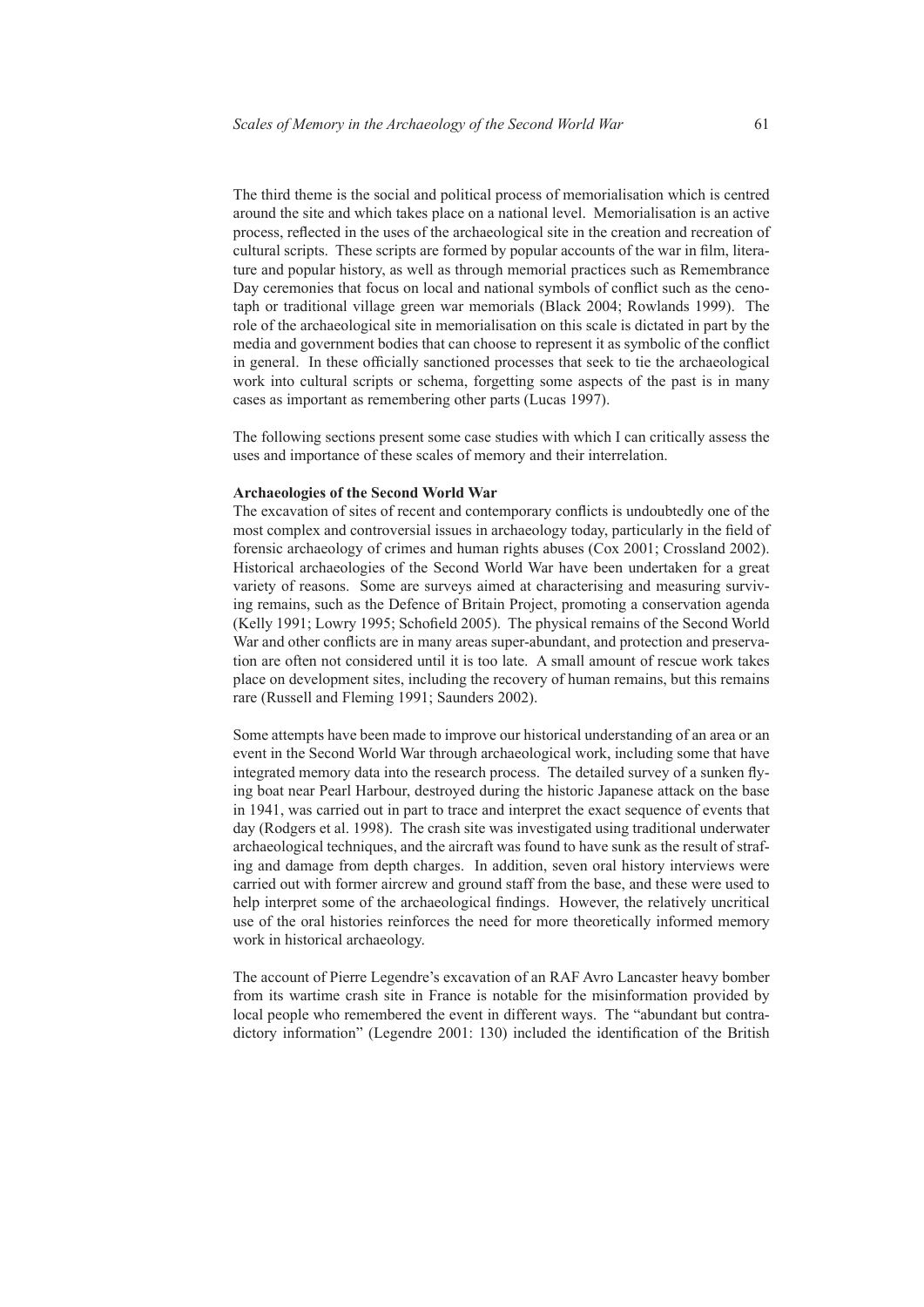aircraft variously as American, German and a V-1 rocket. While no human remains were found, one local reported finding a foot in the wreckage in 1945 which might or might not have been buried, but there are no clear records. After prompting, some locals revealed that the majority of the wreckage had been removed illegally by scrap dealers after the crash. This earlier treatment of the human and material remains and the vague, distorted memories of the crash contrasts markedly with the veneration and attention to detail of the archaeological excavation and subsequent memorialisation of the site (Legendre 2001).

The archaeology of the Second World War raises a number of ethical issues that must be carefully considered. It is easy to provoke painful and traumatic memories amongst those who lived through the war, particularly in areas where issues of collaboration, resistance and responsibility are very much alive. At this point it is helpful to consider some examples of archaeological projects that have engaged with Second World War sites and have found themselves interacting with memory in its sometimes troubling forms. These case studies demonstrate the difficulties and complexities in using and manipulating individual or social memory.

#### **The Prinz-Albrecht Palace**

The notorious SS, SA and Gestapo headquarters at the Prinz-Albrecht Palace was known as "the most feared address in Berlin" (Baker 1988: 94; Koshar 2000). The palace was largely destroyed in the later stages of the war and in peacetime the site remained derelict, covered in rubble that concealed the cellars where prisoners were held and tortured. In the early 1980s, in response to a competition, a memorial was designed for the site which emphasised its role as the administrative centre of the Nazi atrocities. However, before it could be constructed the Mayor of West Berlin cancelled the project and a new plan was put forward, which included the reconstruction of the palace and the construction of a children's play park. Meanwhile, the East German government imprisoned two architects for merely submitting a design for the memorial (Baker 1988; 1990).

In response to this, a voluntary group called the Active Museum of Fascism and Resistance conducted an unauthorised excavation on the site, uncovering various parts of the building. The excavation was largely symbolic and protested against both the planned use of the site, and the collective amnesia which it represented (Baker 1988). "GRASS MUST NEVER BE ALLOWED TO GROW OVER IT"; "THE WOUND MUST STAY OPEN": the slogans of the Active Museum express a clear understanding of archaeological excavation as remembrance in action, contrasting the mute material remains with the socially contingent and politically constructed official histories (Baker 1990: 58). In this context the excavation of the Prinz-Albrecht site was "not a 'neutral scientific' exercise, but a statement, an act of active remembrance, or defiance, a weapon of the weak individual to counter the powerful state assessment of historical value" (Baker 1988: 105).

The protest excavation was fundamentally the result of a dispute between advocates of the two kinds of memorial. For both the East and West German states the need to con-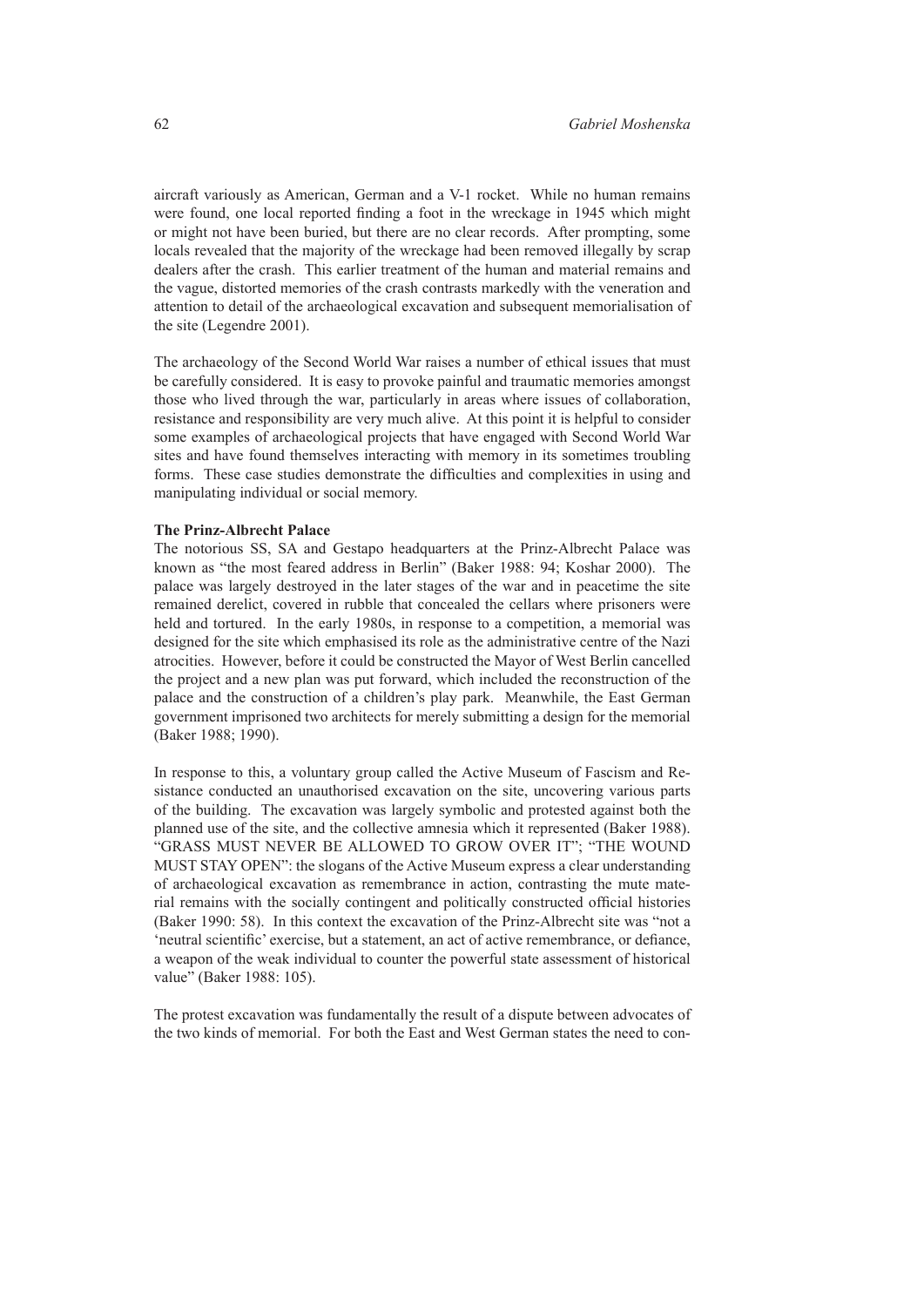trol the memory of the past led to partial and politically loaded memorials. The level of protest in 1985 demonstrated that individual memory could still challenge public narratives of the war. A remarkable and highly significant element in this is the presence among the excavators of people who had been imprisoned on the site by the Gestapo: for these individuals the excavation was a complex process of remembering and commemorating, and the physical removal of the soil was both a personal act of defiance and a metaphorical refusal to let the past lie buried. The Active Museum's protest excavation spurred a full-scale, government-funded excavation of the site leading to a permanent exhibition (Koshar 2000; Till 2005).

#### **Stalag Luft III**

The Great Escape from Stalag Luft III, near the town of Zagan in Silesia, is probably the best known escape from a Nazi Prisoner of War camp. The excavation on the site of the camp in 2003 was aimed at locating one of the three tunnels of the Great Escape, codenamed 'Dick', for a television documentary. During a week's work on the site a ten metre deep hole was dug to find the tunnel, previously located with ground penetrating radar, while other areas of the camp were examined by surface survey and test pitting, and artefacts of various kinds were recovered (Doyle et al. 2003).

For several days we were joined on the site by three former inmates of the camp, including one of the escapees. Their responses to the excavation, the artefacts and the site in general were of great interest. One of the intentions of the television programme was to present the three men with the tunnel uncovered and with a selection of original and reproduced artefacts, and record their reactions and memories. Implicit in this is the assumption that the site and objects could act as mnemonics:

[...] people visit the battlefields and places of mass murder and torture, of suffering and deprivation, specifically to remember, and to use the physicality of the landscape, and the ruined buildings… to imagine and through imagination to remember past lives and personalities.

(Schofield 2005: 95)

The former prisoners' primary responses were surprise, excitement and interest: they willingly discussed the specifics of the site under excavation; the hut, the tunnel, the hidden entrance and their creation. When objects were presented to them they attempted to give expert analyses of them. Artefacts as diverse as a watercolour set and a toothbrush sparked memories of different people in the camp and specific events (Doyle et al. 2003). They were also willing to talk about the generalities of the camp and the escape when asked, and as hoped their responses made good television.

However, after a time all three gave an impression of unease, and increasingly questioned the validity and necessity of the archaeological work. They appeared to find the bagging and labelling of finds particularly discomforting and repeatedly challenged us about it. The archaeologists and the film crew treated the artefacts, even old nail brushes and discarded tins, with care and respect which we felt was important to demonstrate, particularly in the presence of the former prisoners. This response highlighted a conflict between the prisoners' desire to remember the past with the help of 'liv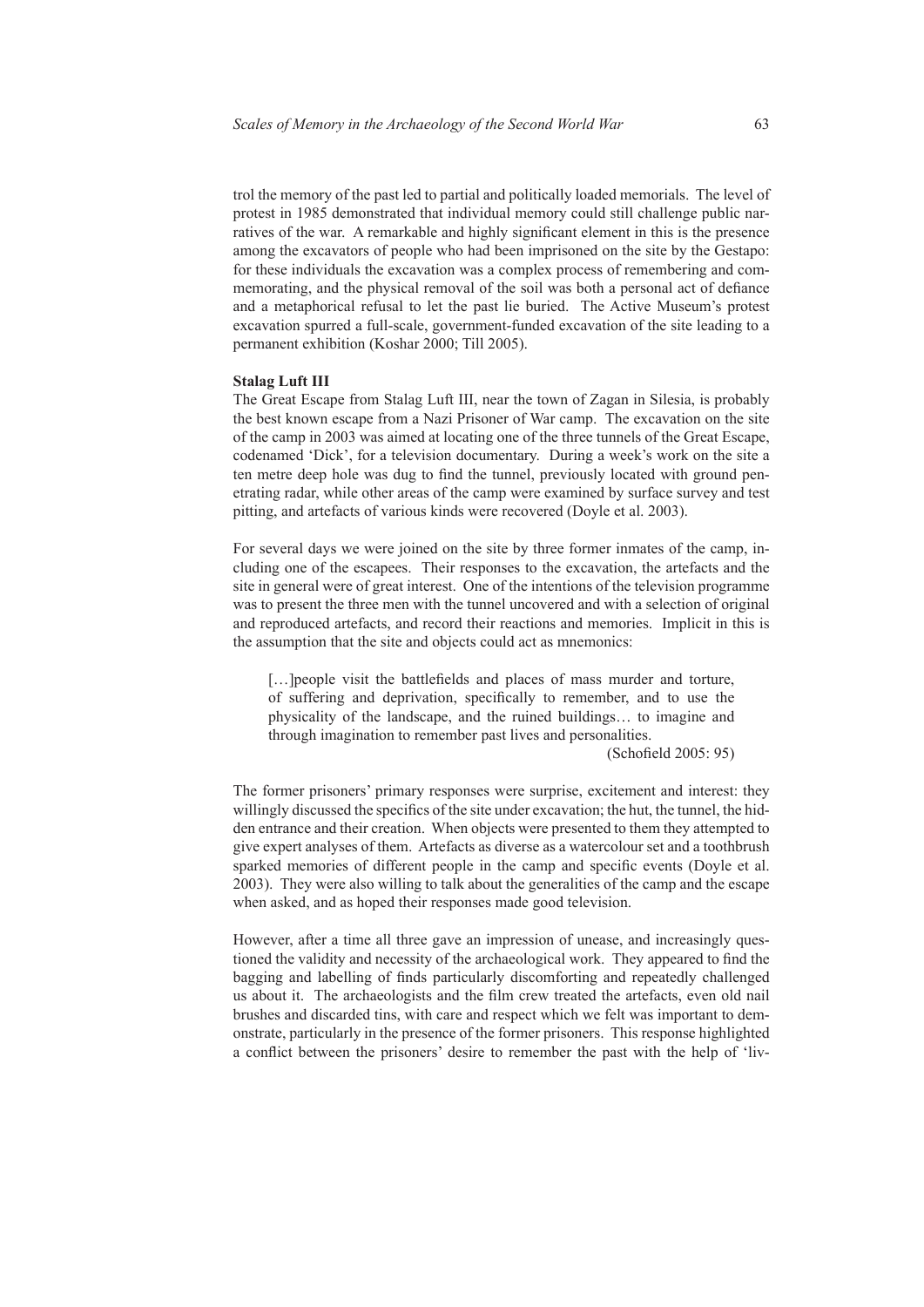ing' objects as the physical embodiments of memory, and our wish to commemorate the events with objects recovered from buried contexts, which they found problematic (Doyle et al. 2003: 1). Our reverence towards the material was certainly based in part on our knowledge of the Great Escape from books and the popular film, which have shaped public awareness of these events.

The site itself promotes a different set of memories: the Soviet-era museum and war memorials are largely devoted to memorialising the thousands of Soviet prisoners who were murdered in the camp, rather than the British and American prisoners. This focus is itself gradually shifting as Great Escape tourists from Western Europe and the United States visit the site in growing numbers: no doubt the new museum displays using material from the excavation will contribute to this adaptation.

# **Discussion**

In light of these brief examples, what are the strengths and weaknesses of my hypothesised formulation of war memory in archaeology? Can the individual, group and cultural/national scales of memory be identified in these scenarios, and if so how do they interrelate?

At the site of the Prinz-Albrecht Palace the archaeological work is clearly in opposition to the national memory schema, but within the Active Museum the formulation of memory is more complicated. The best analysis of this popular movement draws on Winter and Sivan's (1999: 9-11) suggestion that individuals form small-scale memory communities for the purposes of projecting their views of the past into the public sphere. The Active Museum is in many ways the perfect example of this model, particularly as Winter and Sivan's work focuses on contested memories of war. Further work on the group might explore this idea by focusing on individuals and their motivations for taking part (Till 2005).

At Stalag Luft III the overlap between the scales of memory is even more pronounced and difficult to unpick; the apparent tension in the project had its roots in the conflicting aims of the different memory forms it represented. The mechanisms for projecting individual memories into the popular consciousness were not controlled by the former prisoners but instead reflected the priorities of documentary making. Similarly the archaeological work, which aimed to provoke remembering, was to some extent rejected by the former prisoners. Perhaps they recognised it as a tool of the documentary makers rather than a mechanism for remembering that they could use. Perhaps they recognised the project as a whole as something separate from themselves and their memories: a reification not of their experiences but of an iconic film.

The three scales of memory that I have identified certainly appear to have value in discussions of Second World War memory and archaeology. However, it is equally clear that the key to this work lies not merely in identifying these different forms but in tracing the connections and power relations that link them in an intricate web of politics, social forces and individual agency.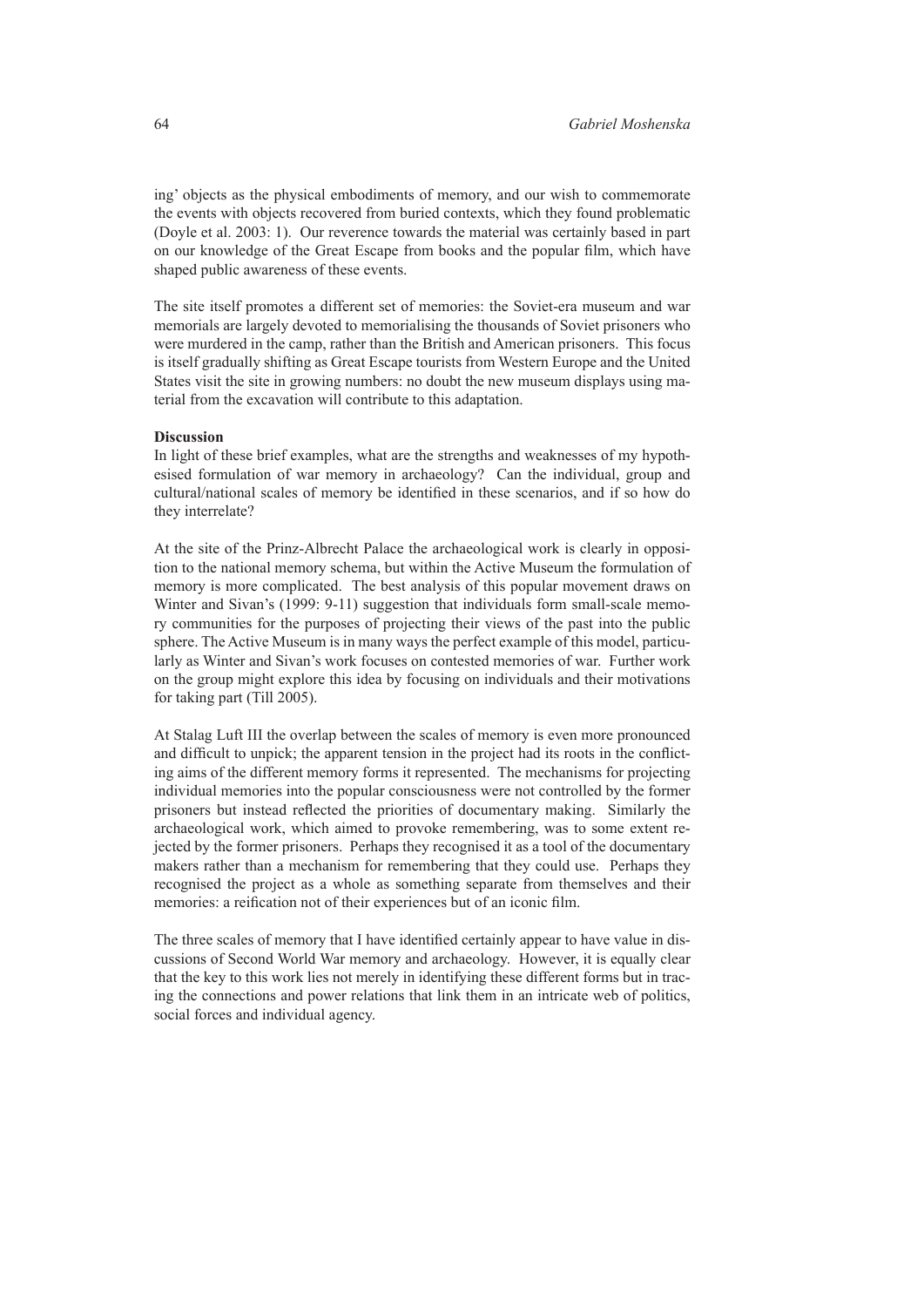# **What Role for Archaeology?**

In this politically and socially charged environment, archaeological work on Second World War sites can never be value free: what to dig and what not to dig is an ideologically loaded decision. The power of archaeological interventions to act as a giant highlighter pen on the pages of history is great: where holes are dug people come to stare and ask questions, and the press usually show an interest. The opportunity to use this power as the voice of the forgotten has been successful in some cases (Ludlow Collective 2001; Wood 2002).

Thus archaeology can participate cautiously in the struggle between hegemonic and subaltern memories of the past. What, though, can it offer in the second arena identified by the Popular Memory Group, in situating this conflict in the real world and improving our understanding of it? I believe that archaeology is uniquely capable of this: by conducting excavations and surveys in public, and making them accessible and inclusive, we can create sites of memory negotiation in which the forces of remembrance and commemoration can come into contact: "the reality of being there, on location as it were, is crucial to ratifying the immediacy of the past" (Carr 2003: 67). More than most working spaces, the site offers the possibility of memory work such as oral history, local historical research and participation across all sections of the community. The outcomes and products of the interdisciplinary work can be shaped in consultation with the participants:

Subordinate groups who wish to be involved in archaeological interpretation need to be provided with the means and mechanisms for interacting with the archaeological past in different ways. This is not a matter of popularising the past, but of transforming the relations of production of archaeological knowledge into more democratic structures.

(Hodder 1992: 186)

Drawing again on Winter and Sivan's (1999) model of agency in war memory I would suggest that the archaeological project can serve as a mechanism for small or local memory communities to advance their memory narratives within a public arena.

#### **Conclusions**

Taking a broader and more complex view of memory, its intricacies and flaws, provides an opportunity for archaeological work to contribute to the creation and negotiation of memory narratives of the Second World War and other conflicts. Archaeology as a process of commemoration can be used to draw out individual memories and make memorialisation a collective endeavour. The distortions of memory and the problems of memory work make this difficult, but the potential for inclusive and interdisciplinary work cannot be ignored. However, this controversial and potentially radical work is time limited.

The archaeology of the Second World War in Europe is a massive and diverse field: the study of archaeology and memory in different places, periods and social contexts will require a range of different methodologies tailored to the specific circumstances. As the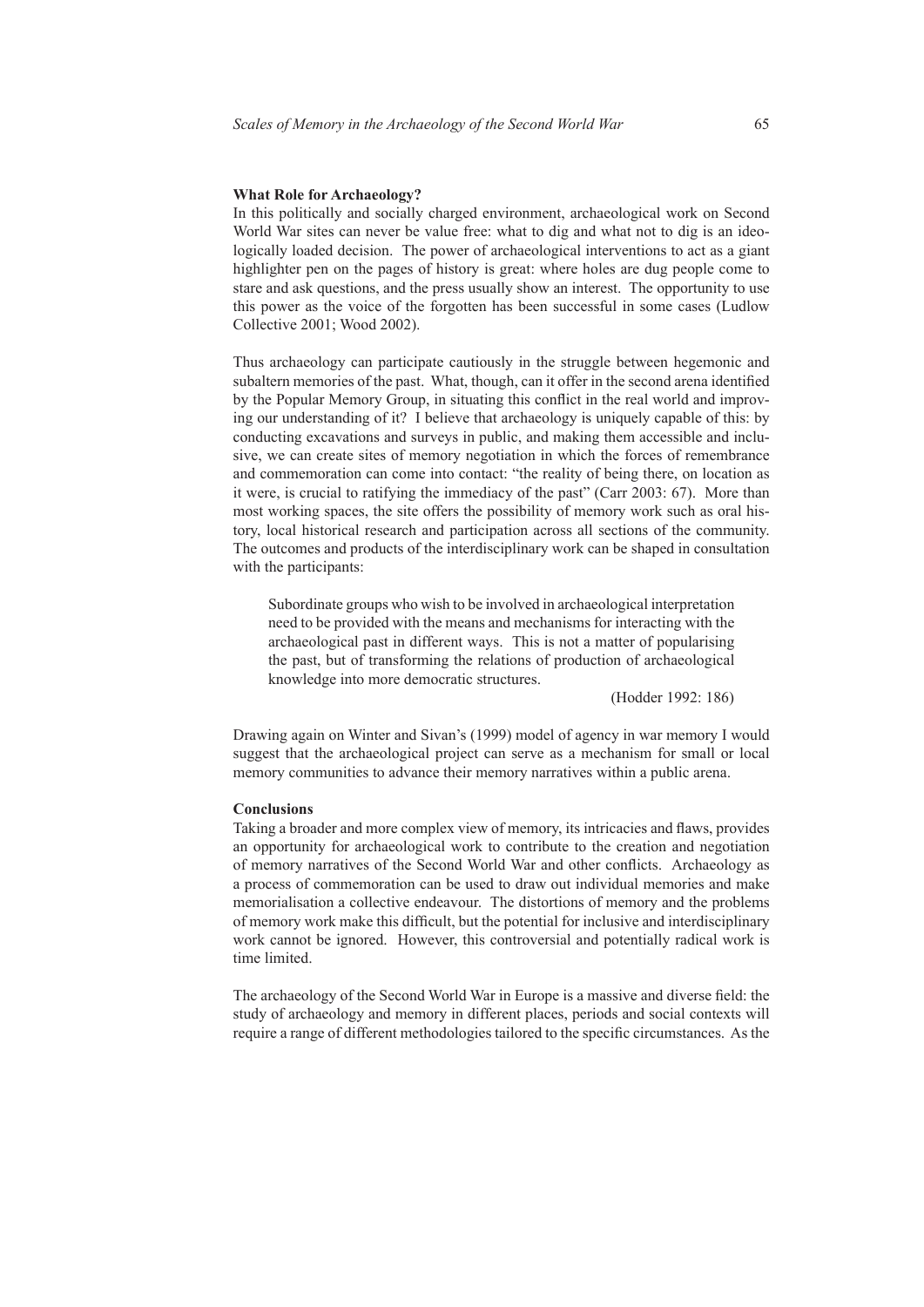need for a more intricate appreciation of memory and the advantages of engaging with public memory become more obvious a wider range of models will begin to emerge including discussions of ethics as well as practical and analytical approaches. I have begun to formulate a basic model for memory work and analysis in the archaeology of the Second World War; further work in this field will suggest ways in which it might develop.

# **Acknowledgements**

Many thanks to Tim Schadla-Hall, Victor Buchli, John Schofield and Nick Saunders for guidance and advice in the research that led to this paper, and to Paola Filippucci and Chana Moshenska for thought-provoking discussions of war and memory. Thanks also to Raf Salkie and the anonymous referees for comments on the text, and to the AHRC for financial assistance.

# **References**

| Baker, F. | 1988. History That Hurts: Excavating<br>1933-1945. Archaeological Review<br>from Cambridge $7(1)$ : 93-109.                                                      | Crossland, Z. 2002. Violent Spaces: Conflict Over<br>the Reappearance of Argentina's Dis-<br>appeared. In Schofield, J., Johnson,<br>W.G. and Beck, C.M. (eds.). Material                                                                               |
|-----------|------------------------------------------------------------------------------------------------------------------------------------------------------------------|---------------------------------------------------------------------------------------------------------------------------------------------------------------------------------------------------------------------------------------------------------|
| Baker, F. | 1990. Archaeology, Habermas and the<br>Pathologies of Modernity. In Baker, F.<br>and Thomas, J. (eds.). Writing the Past<br>in the Present. Lampeter: St David's | Culture: The Archaeology of Twentieth<br>Century Conflict. London: Routledge,<br>$115 - 131.$                                                                                                                                                           |
|           | University College, 54-62.                                                                                                                                       | De la Bédoyère, G. 2000. Battles over Britain: the<br>Archaeology of the Air War. Stroud:                                                                                                                                                               |
|           | Black, J. 2004. Thanks for the Memory: War Me-<br>morials, Spectatorship and the Trajecto-                                                                       | Tempus.                                                                                                                                                                                                                                                 |
|           | Saunders, N. J. (ed.). Matters of Con-<br>flict: Material Culture, Memory and the<br>First World War. London: Routledge,<br>134-148.                             | ries of Commemoration, 1919-2001. In Doyle, P., Babits, L.E. and Pringle, J. 2003. "For<br>You the War is Over" But the Ar-<br>chaeological Record of Stalag Luft III<br>Escape Attempts. Paper read at Fields<br>of Conflict 3, April 2003, Nashville. |
|           | (Canadian) Memory. In Hodgkin, K.<br>and Radstone, S. (eds.). Contested<br>Pasts: the Politics of Memory. London:                                                | Carr, G. 2003. War, History and the Education of Funari, P., Hall, M. and Jones, S. (eds.). 1999. His-<br>torical Archaeology: Back From the<br>Edge. London: Routledge.                                                                                |
|           | Routledge, 57-78.                                                                                                                                                | Green, A. 2004. Individual Remembering and 'Col-<br>lective Memory': Theoretical Presuppo-                                                                                                                                                              |
|           | Connerton, P. 1989. How Societies Remember. Cam-<br>bridge: Cambridge University Press.                                                                          | sitions and Contemporary Debates. Oral<br>History 32(2): 35-44.                                                                                                                                                                                         |
|           | Questions of Socio-intellectual Context<br>and Socio-political Responsibility. In<br>Buchli, V. and Lucas, G. (eds.). Archae-                                    | Cox, M. 2001. Forensic Archaeology in the UK: Hall, M. 2000. Archaeology and the Modern World:<br>Colonial Transcripts in South Africa and<br><i>the Chesapeake.</i> London: Routledge.                                                                 |
|           | don: Routledge, 145-157.                                                                                                                                         | ologies of the Contemporary Past. Lon- Hall, M. 2001. Social Archaeology and the Theatres<br>of Memory. Social Archaeology 1(1):                                                                                                                        |

50-61.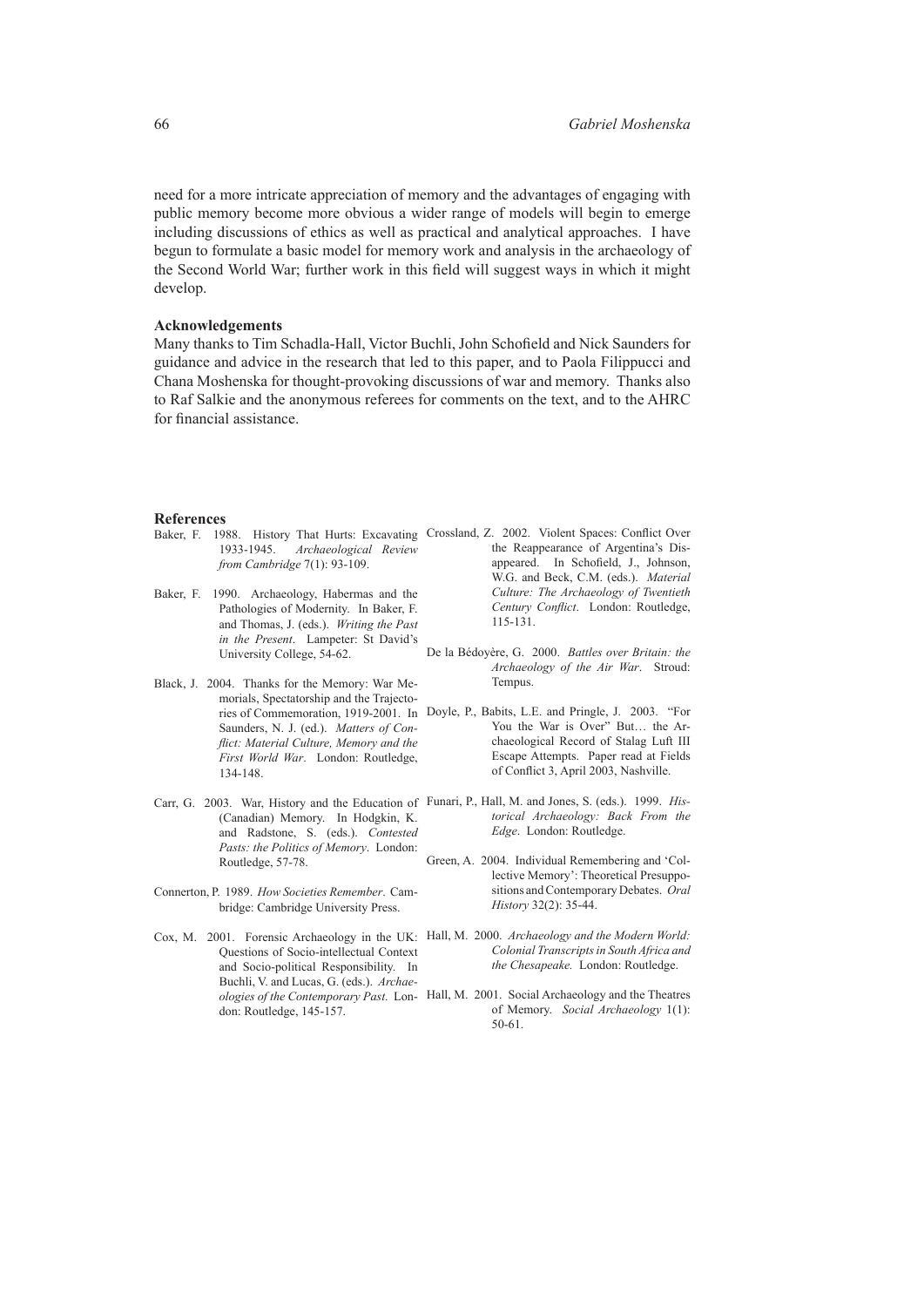- Hall, M. and Silliman, S. (eds). 2006. *Historical Archaeology*. Oxford: Blackwell.
- Hodder, I. 1992. *Theory and Practice in Archaeology*. London: Routledge.
- Hodgkin, K. and Radstone, S. (eds.) 2003. *Contested Pasts: the Politics of Memory*. London: Routledge.
- Kauppi, U-R. 2002. The Salpa Line: a Monument of the Future and the Traces of War in the Finnish Cultural Landscape. In Schofield, J., Johnson, W.G. and Beck, C.M. (eds.). *Material Culture: The Archaeology of Twentieth Century Conflict*. London: Routledge, 49-57.
- Kelly, R.E. 1991. The Archaeology of an Icon: the USS Arizona. In Wood, W.R. (ed.). *Archaeological Studies of World War II*. University of Missouri-Columbia Museum of Anthropology Monograph Number 10, 3-12.
- Koshar, R. 2000. *From Monuments to Traces: Artefacts of German Memory, 1870 - 1990*. London: University of California Press.
- Legendre, J-P. 2001. Archaeology of World War 2: the Lancaster Bomber of Fléville (Meurthe-et-Moselle, France). In Buchli, V. and Lucas, G. (eds.). *Archaeologies of the Contemporary Past*. London: Routledge, 126-137.
- Leslie, E. 1999. Souvenirs and Forgetting: Walter Benjamin's Memory-work. In Kwint, M., Breward, C. and Aynsley, J. (eds.). *Material Memories: Design and Evocation*. Oxford: Berg, 107-122.
- Lowry, B. (ed.). 1996. 20<sup>th</sup> Century Defences in *Britain: an Introductory Guide.* York: CBA.
- Lucas, G. 1997. Forgetting the Past. *Anthropology Today* 13(1): 8-14.
- Ludlow Collective. 2001. Archaeology of the Colorado Coal Field War 1913-1914. In Buchli, V. and Lucas, G. (eds.). *Archaeologies of the Contemporary Past*. London: Routledge, 94-107.
- Nora, P. 1989. Between Memory and History: Les Lieux de Mémoire. *Representations* 26: 7-25.
- Nora, P. (ed.). 1996. *Realms of Memory: Rethinking the French Past. Volume I: Conflicts and Division*. New York: Columbia University Press.
- Orser, C (ed.). 2002. *Encyclopaedia of Historical Archaeology*. London: Routledge.
- Perks, R. and Thomson, A. (eds.). 1998. *The Oral History Reader*. London: Routledge.
- Plummer, K. 2001. *Documents of Life 2: an Invitation to a Critical Humanism.* London: Sage.
- Popular Memory Group. 1998. Popular Memory: Theory, Politics, Method. In Perks, R. and Thomson, A. (eds.). *The Oral History Reader*. London: Routledge, 75-86.
- Radstone, S. and Hodgkin, K. (eds.). 2003. *Regimes of Memory*. London: Routledge.
- Rodgers, B.A., Coble, W.M and Tilburg, H.K.V. 1998. The Lost Flying Boat of Kaneohe Bay: Archaeology of the First U.S. Casualties of Pearl Harbor. *Historical Archaeology* 32(4): 8-18.
- Rowlands, M. 1999. Remembering to Forget: Sublimation as Sacrifice in War Memorials. In Forty, A. and Küchler, S. (eds.). *The Art of Forgetting*. Oxford: Berg, 129-145.
- Russell, S and Fleming, M.A. 1991. A Bulwark in the Pacific: an Example of World War II Archaeology on Saipan. In Wood, W.R. (ed.). *Archaeological Studies of World War II*. University of Missouri-Columbia Museum of Anthropology Monograph Number 10, 13-28.
- Samuel, R. 1994. *Theatres of Memory*. London: Verso.
- Samuel, R. 1998. *Island Stories: Unravelling Britain. Theatres of Memory Volume II*. London: Verso.